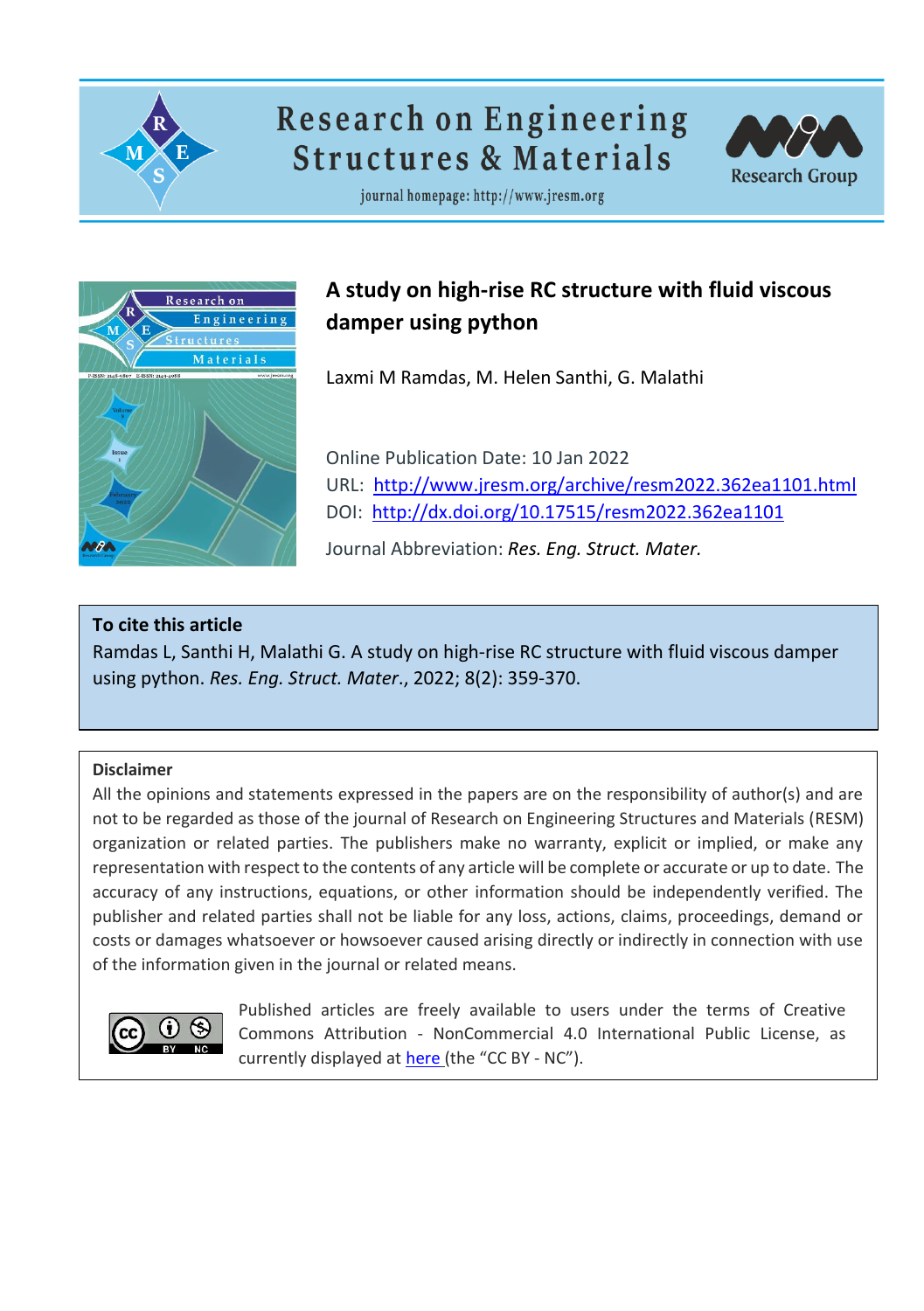

**Research on Engineering Structures & Materials** 

journal homepage: http://www.jresm.org



*Research Article*

## **A study on high-rise RC structure with fluid viscous damper using python**

Laxmi M Ramdas1,a, M. Helen Santhi\* 1,b, G. Malathi2,c

*<sup>1</sup>School of Civil Engineering, Vellore Institute of Technology, Chennai, Tamil Nadu, India <sup>2</sup>School of Computer Science and Engineering, Vellore Institute of Technology, Chennai, Tamil Nadu, India*

| <b>Article Info</b>                                                                                                               | <b>Abstract</b>                                                                                                                                                                                                                                                                                                                                                                                                                                                                                                                                                                                                                                                                                                                                                                                                                                                                                                                                                                          |
|-----------------------------------------------------------------------------------------------------------------------------------|------------------------------------------------------------------------------------------------------------------------------------------------------------------------------------------------------------------------------------------------------------------------------------------------------------------------------------------------------------------------------------------------------------------------------------------------------------------------------------------------------------------------------------------------------------------------------------------------------------------------------------------------------------------------------------------------------------------------------------------------------------------------------------------------------------------------------------------------------------------------------------------------------------------------------------------------------------------------------------------|
| Article history:<br>Received 01 Nov 2021<br>Revised 01 Jan 2022<br>Accepted 08 Jan 2022                                           | Dampers are being used in the buildings as one of the control mechanisms to<br>bring down the vibration due to lateral loads like earthquakes. Different types of<br>dampers such as viscous damper, friction damper, tuned mass damper, hybrid<br>damper, etc have gained importance in the recent past in mitigating the<br>undesirable effects of earthquakes. The behavior of damper installed buildings                                                                                                                                                                                                                                                                                                                                                                                                                                                                                                                                                                             |
| Keywords:                                                                                                                         | during earthquakes depends on the arrangement as well as the number of<br>dampers also. In this study, fluid viscous damper $(FVD)$ is provided in a $G+19$<br>storey high rise RC building to reduce the vibration due to earthquake effects. IS                                                                                                                                                                                                                                                                                                                                                                                                                                                                                                                                                                                                                                                                                                                                        |
| High-rise building;<br>Response Spectrum;<br>Time History;<br><b>Energy Dissipative</b><br>System;<br>Seismic Response;<br>Python | 1893:2016 code based methods are adopted to determine the seismic responses<br>such as lateral displacement, drift, base shear and energy dissipation of the<br>building with and without damper using ETABS software version 2018. The<br>main focus of this investigation is to obtain a maximum benefit of using FVD<br>considering the different arrangement and number of dampers in the building<br>using PYTHON on the basis of drift and energy dissipation criteria. Out of 28<br>building models, models 4, 27 and 28 experienced drift more than the<br>permissible limit $(0.004)$ as specified in IS 1893:2016. The energy dissipation<br>capacity of the buildings with dampers varies between 1306 and 2091 kN-m for<br>the different models under study. The program suggests the positions 2, 22, 14,<br>17, 5, 11 with 80 numbers of dampers for the building and recommends the<br>position 2 for the maximum benefit in terms of drift, energy dissipation and cost. |

© 2022 MIM Research Group. All rights reserved.

## **1. Introduction**

Earthquake is one of the major disasters which affect civil engineering structures. Seismic action causes deterioration to the structure. To improve the response of the building due to seismic action, earthquake resistant systems can be incorporated in the building. Damper is one of the most effective earthquake resistant systems which is generally used in the buildings. It is a passive control system which dissipates the seismic energy into a specialized device which yields during earthquakes. Dampers absorb seismic energy developed at the time of earthquakes and dissipate it which damps the motion of the structure. Different varieties of dampers are available now in the market viz. pall friction damper, fluid viscous damper, tuned mass damper, metallic damper, etc. Fluid Viscous Damper (FVD) is effective and easy to install among the varieties of dampers.

Many research studies have been carried out to investigate the seismic behavior of buildings with different types of dampers and design of dampers. New design formulae for commonly used installation schemes of viscous damper by considering vertical deformation were proposed and implemented for reinforced concrete and steel structures to reduce the storey displacements and inter-storey drifts [1-6]. Dilip et al [7], Luca et al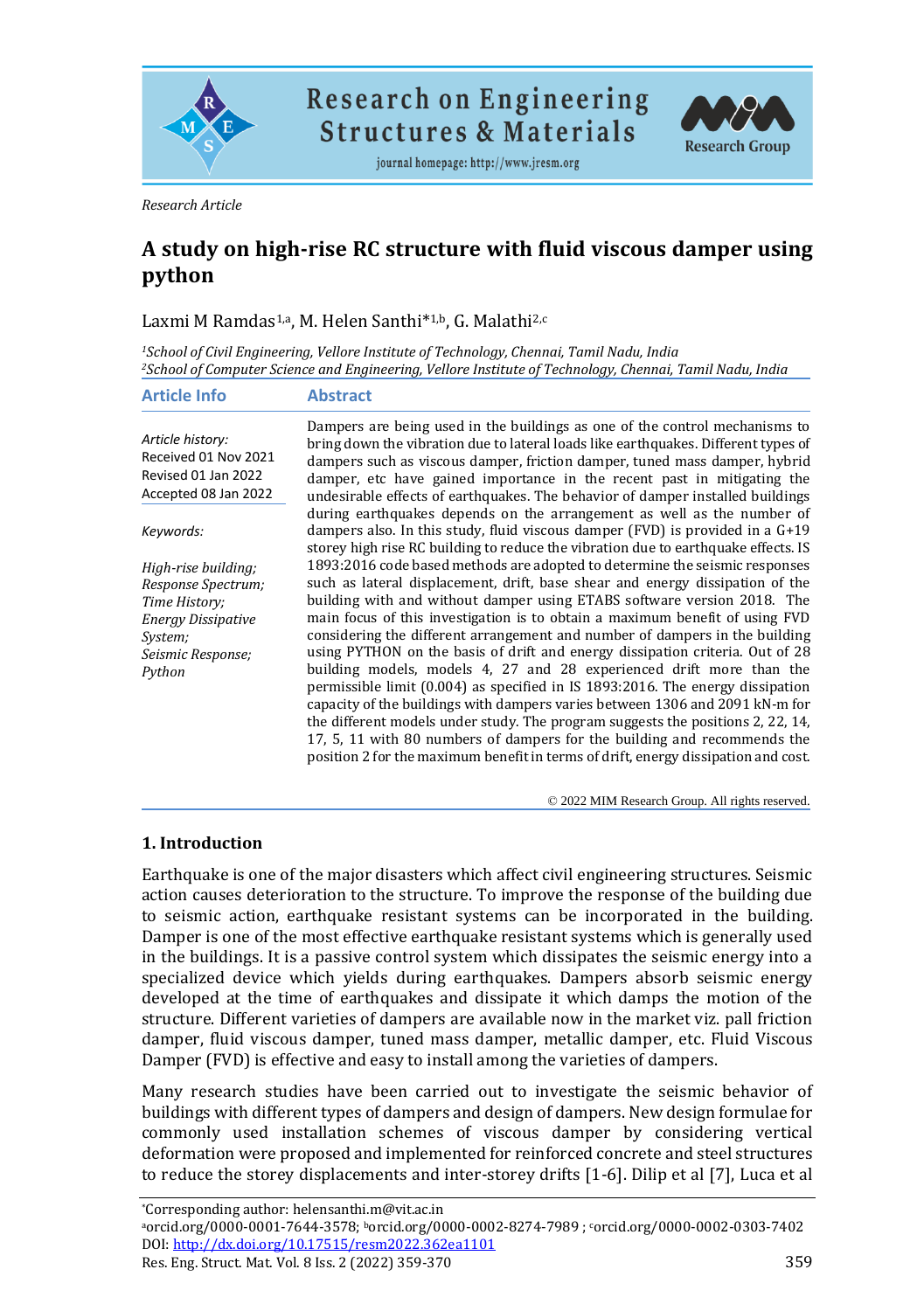[8] and Reza and Mahmood [9] studied the effectiveness of linear and non-linear FVD experimentally and numerically and found that the non-linear FVD performs better in seismic vibration control. Different optimization techniques were adopted by the researchers for the optimum design of FVD to improve the efficiency. Dario and Giuseppe [10] put forward six different formulations of stochastic linearization technique and examined it. The proposed method offered improved accuracy over the force-based Gaussian stochastic linearization technique. Shanshan et al [11] proposed an optimization design procedure using an automatic tool. Cheng et al [12] presented optimal viscous damper design under non stationary random seismic excitation. Giuseppe et al [13] focused on the damping-repair cost relationship for the optimum design. Sina et al [14] proposed an effective method for the design of semi active fluid viscous damper. The designed semi active fluid viscous damper was effective in the reduction of vibration characteristics. Many studies investigated the distribution of dampers in the building for the optimal usage for vibration control and found that a large number of dampers may not always leads to the best benefit in terms of drift reduction for all stories [15-18].

## **2. Research Significance**

Researchers have adopted different approaches for the evaluation and design of buildings under seismic loading with FVD. Optimization of dampers to be used in the buildings has opened the area for research for scientists and engineers to evaluate the maximum and efficient utilization of dampers. The previous studies provide the guidance on the seismic evaluation of buildings with FVD for seismic protection using different analytical, experimental and numerical approaches. The authors suggested that further investigation on FVD installed buildings' performance based on energy dissipation capacity and cost is required for the maximum benefit. This study focuses on the effects of the number and placement of dampers in a tall RC framed structure subjected to earthquake ground motion.

## **3. Methodology**

For the study a G+19 storied building regular in plan is considered. The structure is modelled using ETABS software version 2018 and analysed using response spectrum (RS) and time history (TH) method of analysis. The response spectrum method of analysis is one of the dynamic methods to predict the seismic behavior of structures which involves the determination of only peak values of structural responses in each mode of vibration in the linear range. Time history method of analysis is the powerful method for the determination of seismic response of structures under actual earthquakes which calculates the response of structures at every instant of time in the linear and non-linear range. From both the methods, the drift value is found to be more than the limiting value, 0.004 as given in IS 1893 Part 1. Therefore the building is not safe under seismic condition in terms of lateral displacement and drift. In order to enhance the responses of the structure, a nonlinear type fluid viscous damper is designed and installed in the structure at different positions. The seismic responses of the structure with and without FVD are compared as per IS 1893:2016 Codal provisions. Totally 28 models are investigated and the model with maximum benefit is found using PYTHON.

## **4. Modeling of RC Building and Seismic Analysis**

A G+19 storey reinforced concrete framed building is used for the study. The building plan consists of six bays of 4 m length each in the x direction and four bays of 4 m length each in the y direction. Table 1 shows the details of the building under study.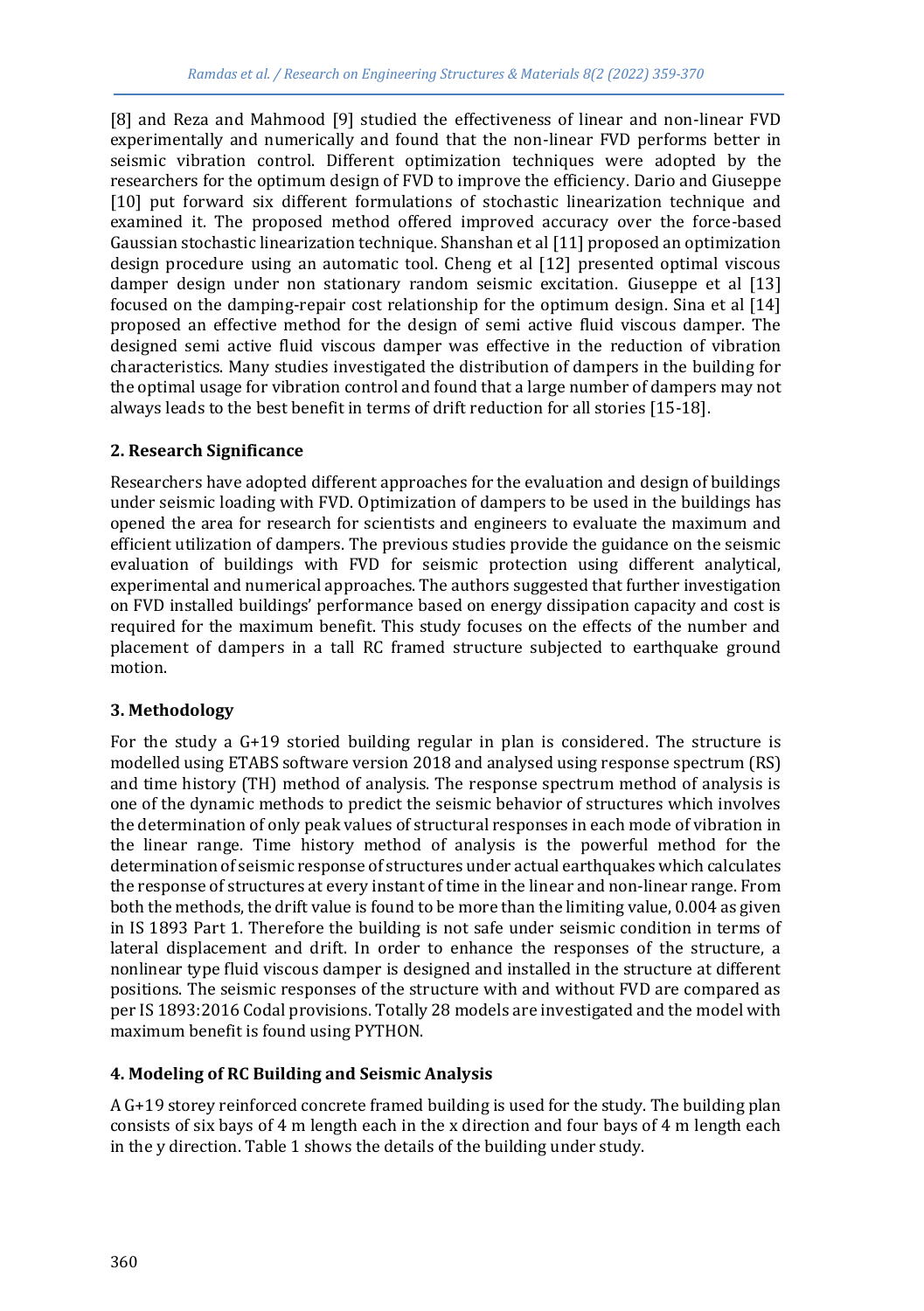| Beam Size              | 300 mm x 450 mm  |
|------------------------|------------------|
| Column Size            | 750 mm x 750 mm  |
| Slab Thickness         | $150 \text{ mm}$ |
| Masonry Wall Thickness | 230 mm           |
| <b>Storey Height</b>   | 3 <sub>m</sub>   |
| Grade of Concrete      | M 25             |
| Grade of Steel         | Fe 415           |

Modeling and analysis of the building is done using ETABS software. The beams and columns are modeled as frame elements and the slab is modeled as a shell element. All the structural elements are rigidly jointed. The walls are not modeled and their loads are assigned on the beams. The unit weight of concrete is taken as  $25 \text{ kN/m}^3$  and the Poisson's ratio is considered as 0.2. The plan and 3-D view of building are shown in Figures 1 and 2, respectively. Though 2 D model is simple and adequate to study the seismic response of structures, 3D model is preferred in the current study to achieve the global behavior of the structure under earthquake loading.



Table 1. Details of building





Fig. 1 Plan of RC building Fig. 2 3-D View of RC building

| Seismic Zone                      | Ш                                        |
|-----------------------------------|------------------------------------------|
| <b>Response Reduction Factor</b>  | 5                                        |
| <b>Importance Factor</b>          | 1.2                                      |
| Soil Type                         | Medium Soil                              |
| <b>Boundary Condition at Base</b> | <b>Fully Fixed</b>                       |
| Response Spectrum Method          | As per the specification of IS 1893:2016 |
| Time History Method               | El Centro 1940 strong motion             |

Live load of 3 kN/m<sup>2</sup> is considered on all floors except roof and 1.5 kN/m<sup>2</sup> is considered on roof [19] as per IS 875 Part 1. The building is assumed to be situated in Chennai, Tamil Nadu, india which falls on the seismic zone III with a seismic zone factor (Z) of 0.16. The seismic parameters are taken from IS 1893 Part 1[20]. Table 2 presents the seismic parameters used as inputs for the analysis.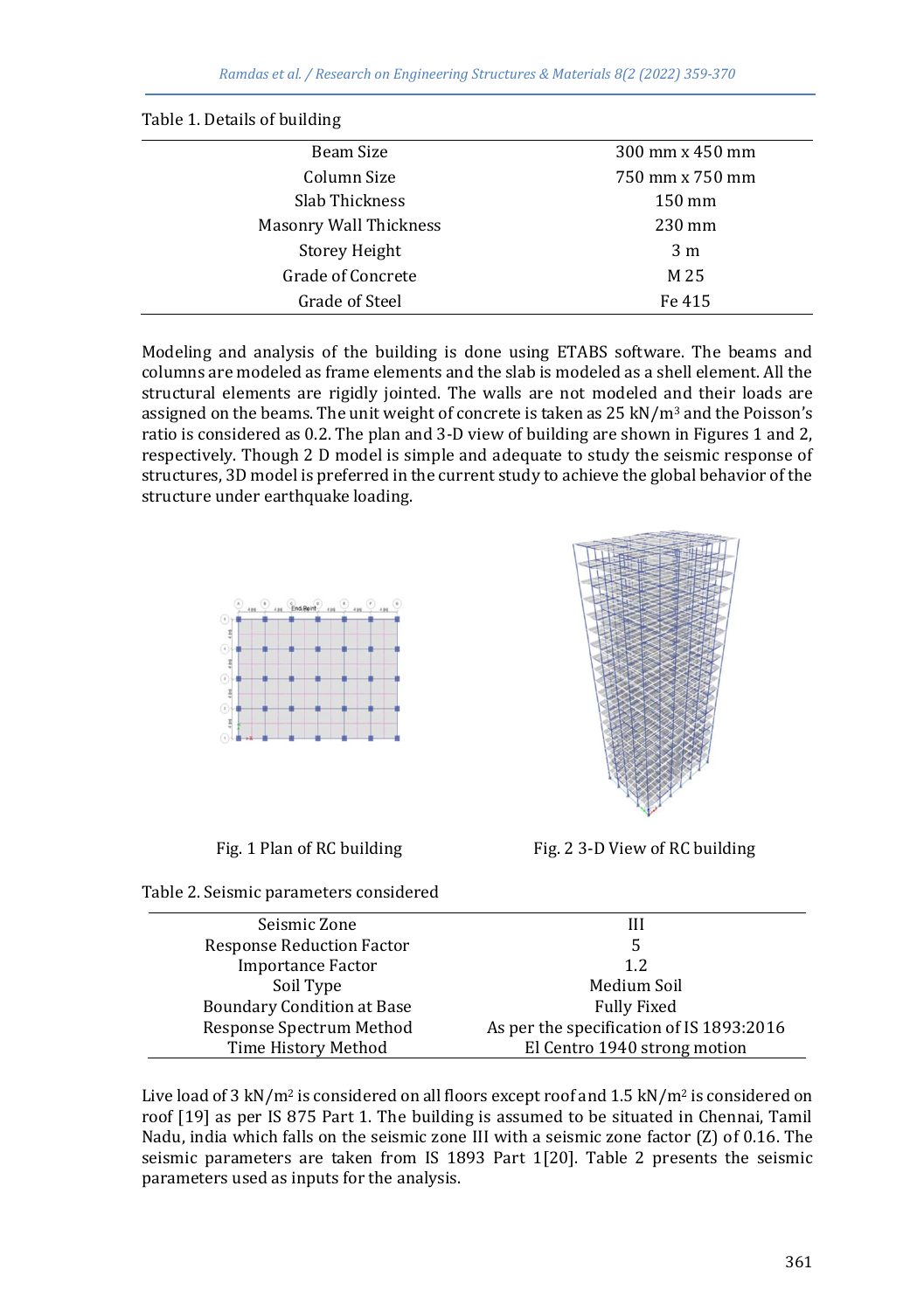The importance factor is taken as 1.2 as the building is a residential building with more than 200 occupants. The response reduction factor R is considered as 5 because the building is a special moment resisting framed structure. Soil type is considered as medium. When a structure is subjected to ground motion, the responses will be influenced by the soil and foundation characteristics. In this study, it is assumed that the building is resting on a stable ground and the structure is a rigid frame, therefore the bottom is considered as fully fixed which provides three degrees of restraint, vertical, horizontal, and rotational.

Response Spectrum (RS) analysis as per IS 1893:2016 specifications and Time History (TH) analysis using NS component of the El Centro 1940 earthquake data (Figure 3) are carried out on the building to get the dynamic responses. Due to the unavailability of local earthquake records and also to reduce the computational effort, a single earthquake record is considered in this study.



Fig. 3 El-Centro earthquake data



(a) Maximum displacement from RS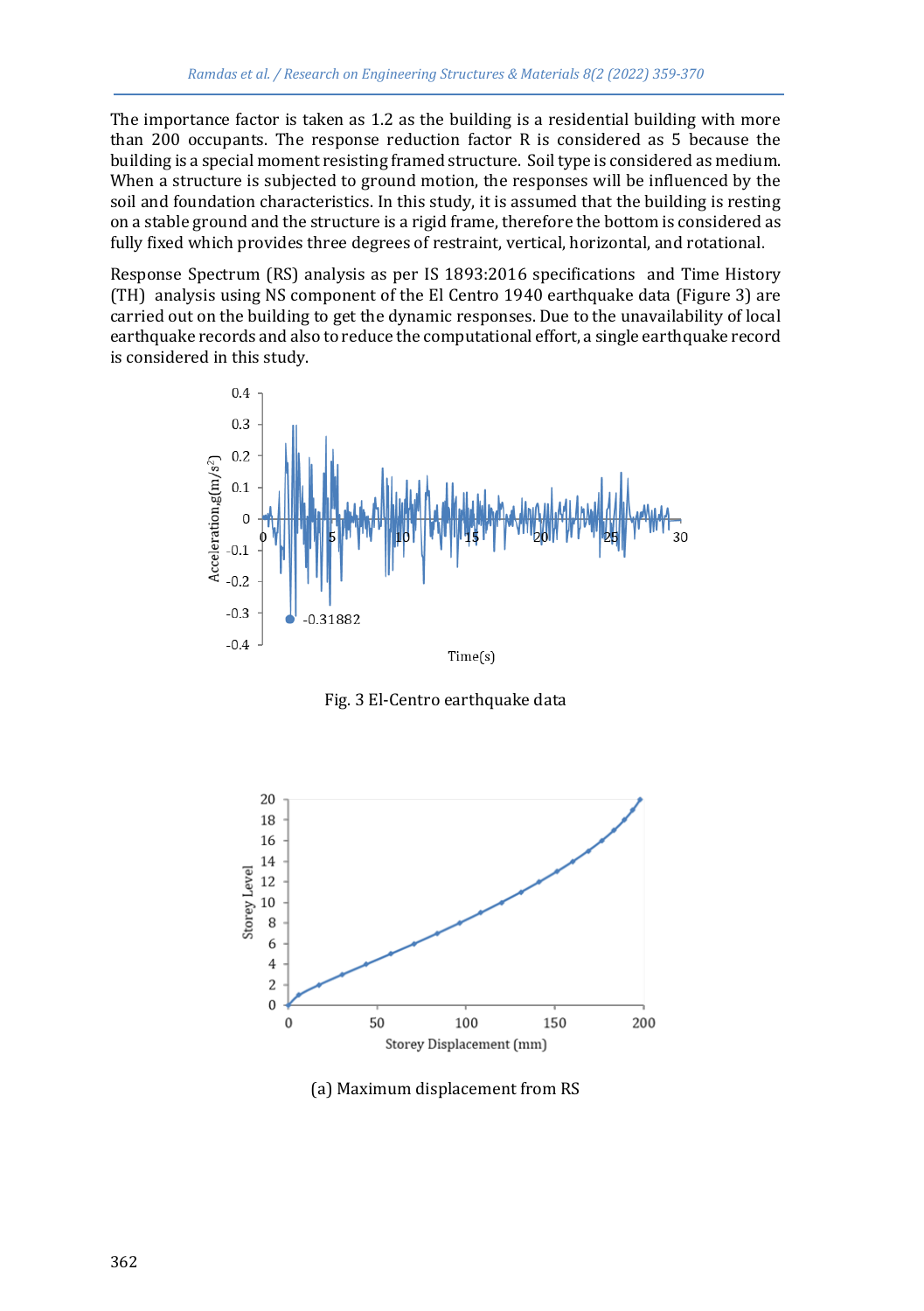

(b) Maximum displacement from TH

Fig. 4 Maximum displacements

From the modal analysis the fundamental time period of the building is observed as 1.539 s. The maximum displacement is 198.17 mm in response spectrum method and 189.37 mm in time history method. Here the displacement is almost reached 83 % and 79 % of maximum allowable displacement which is 240 mm. The displacement plot corresponding to RS and TH is presented in Figure 4(a) and (b), respectively. From Table 3 it is observed that the maximum value of drift from the RS and TH analyses is 0.0045 and 0.0042, respectively which is more than the drift limit (0.004) as specified in the seismic code IS1893:2016. It is required that the building needs to be strengthened with a suitable vibration control device to bring down the drift level.

| Load Case             | Displacement (mm) | Drift  | Shear<br>(kN) |
|-----------------------|-------------------|--------|---------------|
| <b>RS<sub>x</sub></b> | 178.24            | 0.0043 | 15018.95      |
| <b>RSy</b>            | 198.17            | 0.0045 | 14967.10      |
| <b>TH<sub>x</sub></b> | 180.26            | 0.0041 | 14135.88      |
| THv                   | 189.37            | 0.0042 | 14087.89      |

Table 3. Responses of the RC Building

#### **5. Design of Fluid Viscous Damper for the RC Building Under Study**

In this investigation, Fluid Viscous Damper (FVD) is selected and installed (Figure 5) to control the vibration of the building under study. FVD is one of the passive energy dissipating devices which improves the performance of the structure by reducing the dynamic responses. Fluid viscous damper dissipates large amount of energy formed at the time of earthquake. The damping coefficient (C) of the damper can be calculated using Eq (1) which is given by Jenn et al. (2008).

$$
\xi = \frac{T^{2-\alpha} \sum_{j} \eta_{j} C_{j} \lambda_{j} |(f_{h})_{j} (\phi_{h})_{rj} - (f_{v})_{j} (\phi_{v})_{rj}|^{1+\alpha}}{(2\pi)^{3-\alpha} A^{1-\alpha} \sum_{j} m_{j} (\phi_{h})_{i})^{2}} \tag{1}
$$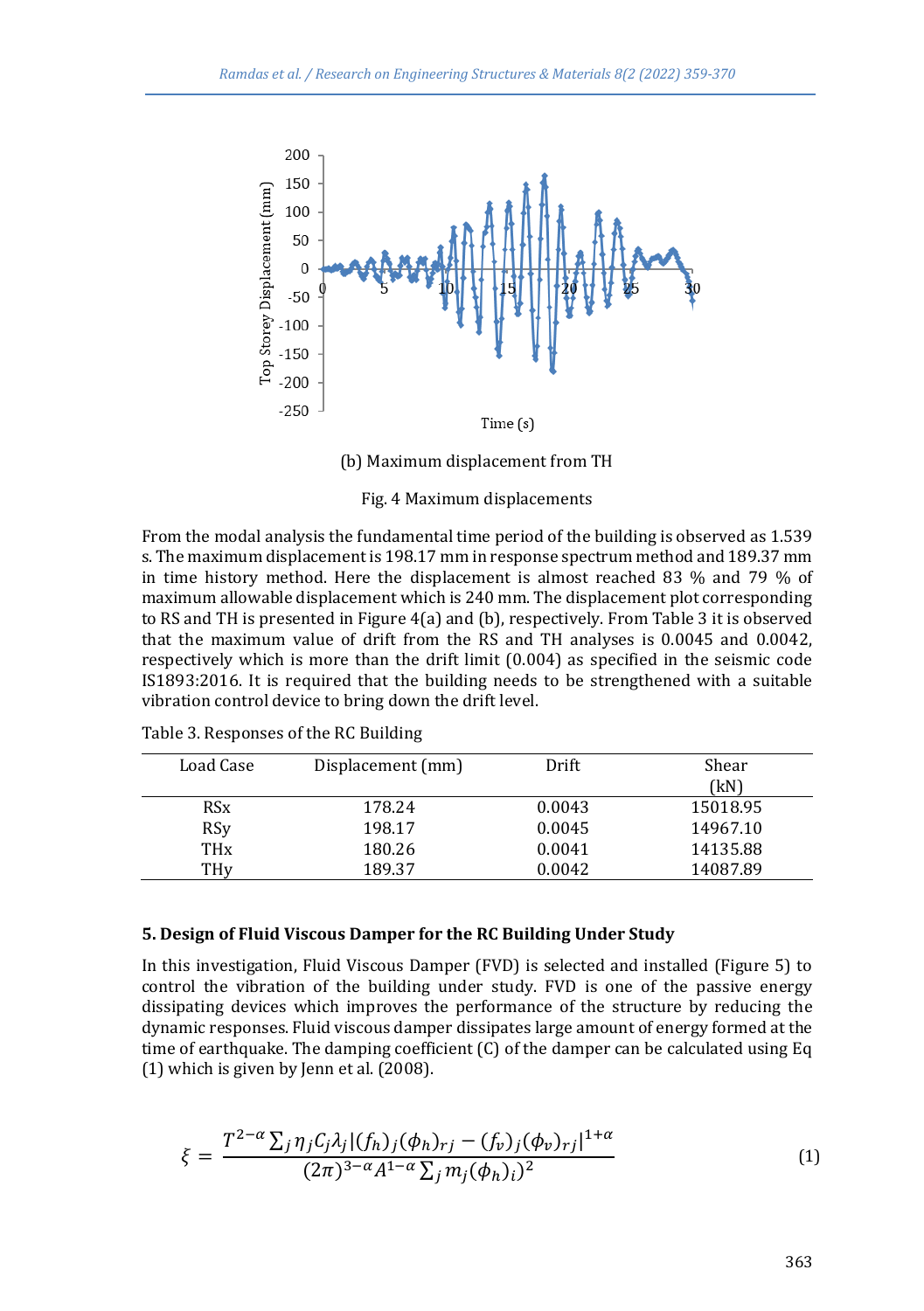Where ξ represents the damping ratio, fundamental time period of the structure is represented by T,  $\alpha$  denotes damping exponent,  $\eta_i$  corresponds to the number of identical dampers with similar damping coefficient in each of the storey,  $C_j$  is the damping coefficient for damper j,  $(f_h)_i$  and  $(f_v)_i$  represents the horizontal magnification factor and vertical magnification factor, respectively, relative horizontal displacement and vertical displacement between ends of the jth damper in the first mode of vibration are represented by  $(\phi_h)_{ri}$  and  $(\phi_v)_{ri}$ , respectively. A is the top floor displacement of the structure in the damping ratio expected for the building,  $m_i$  represents the mass of i<sup>th</sup> floor level,  $(\phi_h)_i$  is the horizontal displacement of the i<sup>th</sup> floor level in the first mode,  $\,\lambda_j$  is a variable which can be calculated using Eq. 2 and gamma function is represented by Γ in Eq (2).

$$
\lambda_j = 2^{2+\alpha} \frac{\Gamma^2 (1+\frac{\alpha}{2})}{\Gamma(2+\alpha)}
$$
\n(2)

In order to improve the energy dissipation capacity fluid viscous damper is connected to supporting bars having stiffness K. Stiffness can be calculated using Eq (3).

$$
K = 5C\omega
$$
 (3)

The properties of fluid viscous damper designed are as follows. The designed damper has a damping coefficient of 62.69 kN/(mm/s)<sup>0.5</sup>, damping exponent is considered to be 0.5 and supporting bar stiffness is 1683.22 kN/mm.

#### **6. Building with Fluid Viscous Damper in Different Positions**

FVD is installed with the calculated properties in the RC building in seven different positions and Figure 5 shows the typical 3-D view of the RC building with damper. In each position, four different ways are adopted; 1. Damper is installed in all floors, 2. Damper is installed in alternate floors, 3. Damper is installed in two alternate floors and 4. Damper is installed in four alternate floors as shown in Figures from 6(a) to (g).



Fig. 5 3-D view of RC building with damper-Typical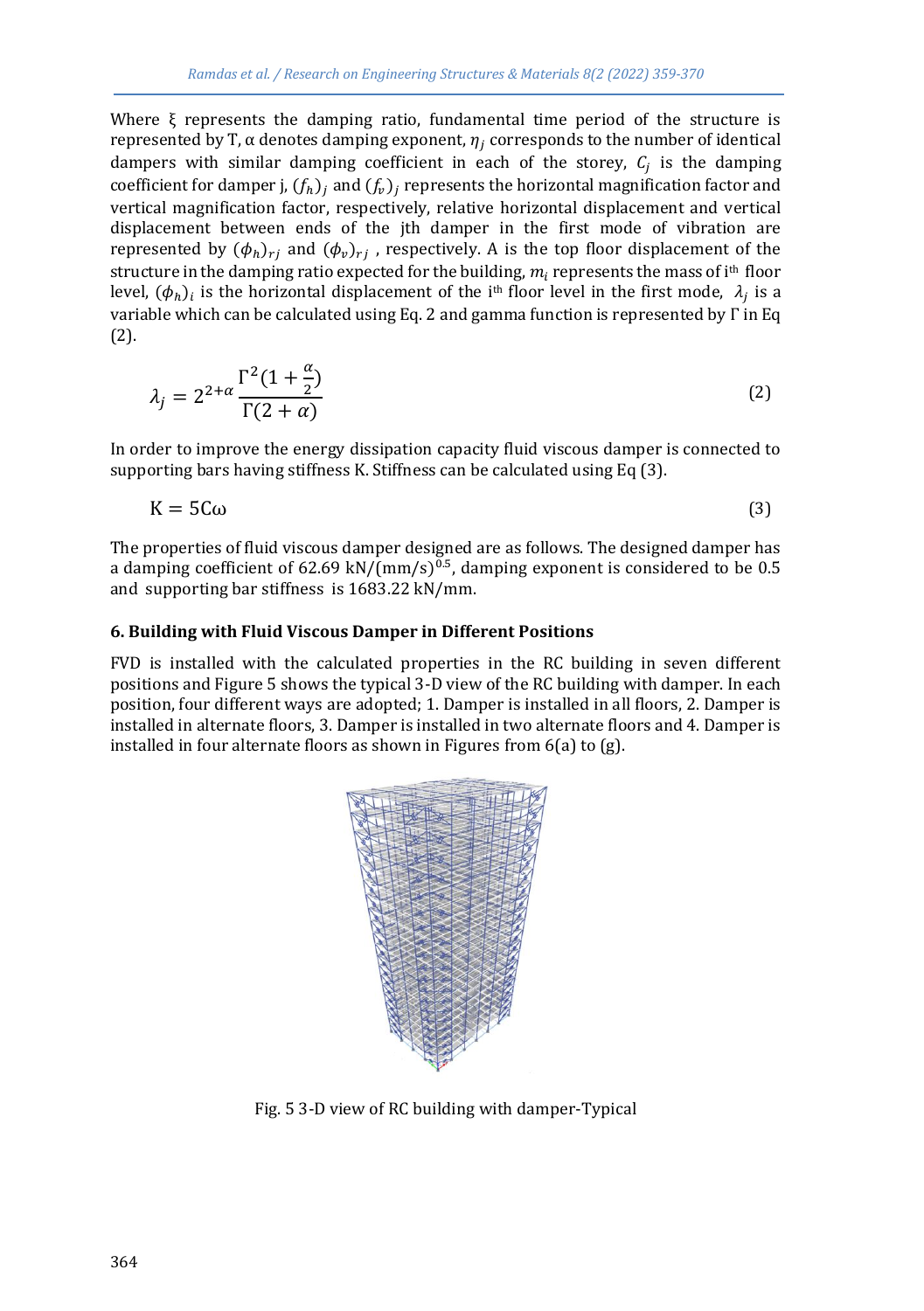

Fig. 6 Different positions of dampers in the RC building

## **7. Results and Discussion**

## **7.1 Response of G+19 Storey Building with Damper**

The designed FVD is installed in the building in different positions and analysed using RS method and TH method. The dynamic responses such as the lateral displacement, the drift, the shear and the energy dissipation of the building with damper are shown in Figures from 7 (a) to 7 (d). The dampers number and placement influences significantly the building's response. From the results it is observed that after the installation of damper in different positions there are some changes in the behavior of the building. A large number of dampers may not always leads to the best benefit in terms of drift reduction for all stories [21-22].



(a) Displacement versus position of damper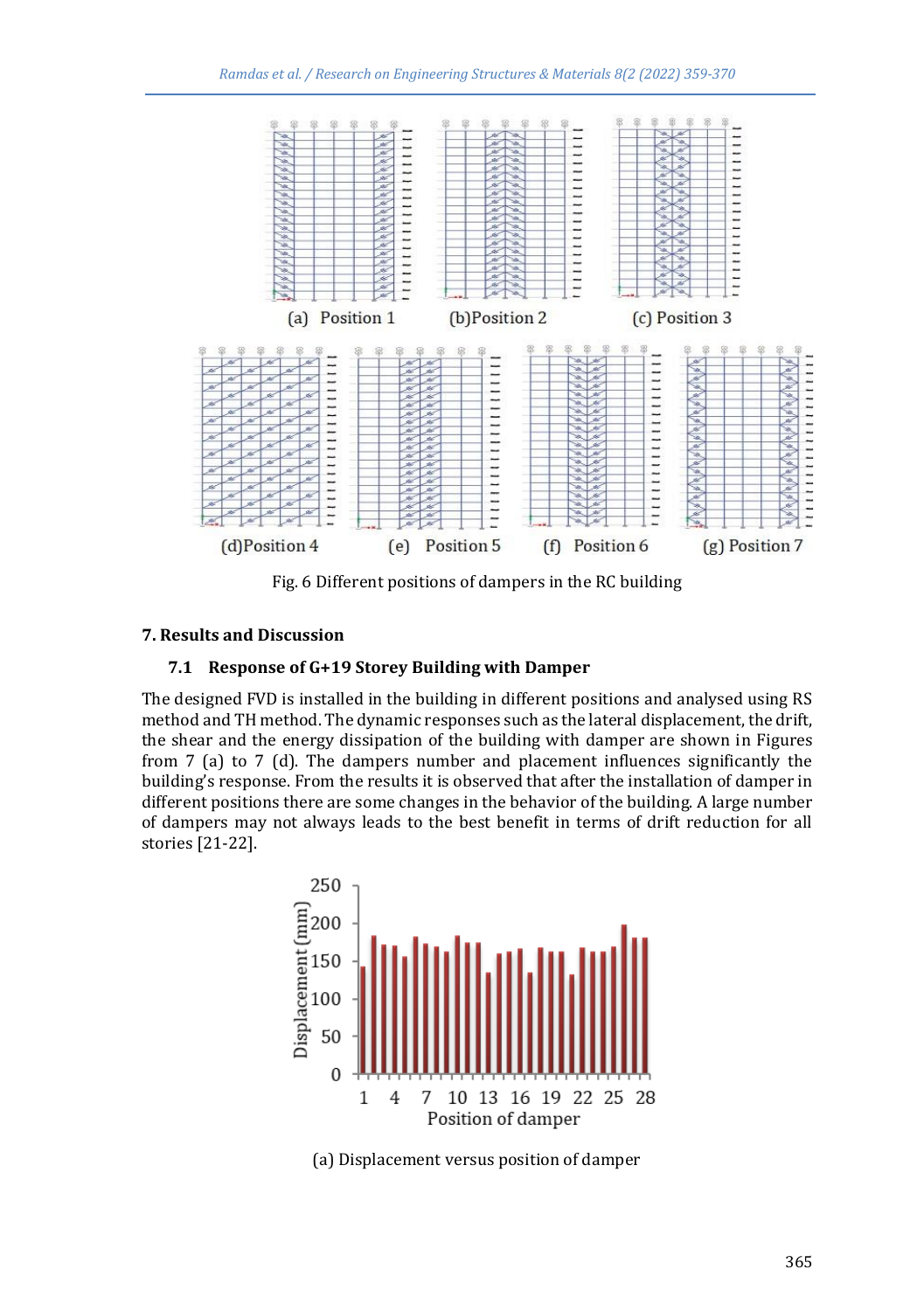

(d) Energy dissipation versus position of damper

Fig. 7 The dynamic responses of the building with damper

Except  $4<sup>th</sup>$ , 27<sup>th</sup> and 28<sup>th</sup> positions, the building models are within the drift limit and showing good energy dissipation capacity. Therefore, models other than 4, 27 and 28 may be recommended for the building under study. The base shear increase in the building models after the addition of dampers is not significant and this implies that the mass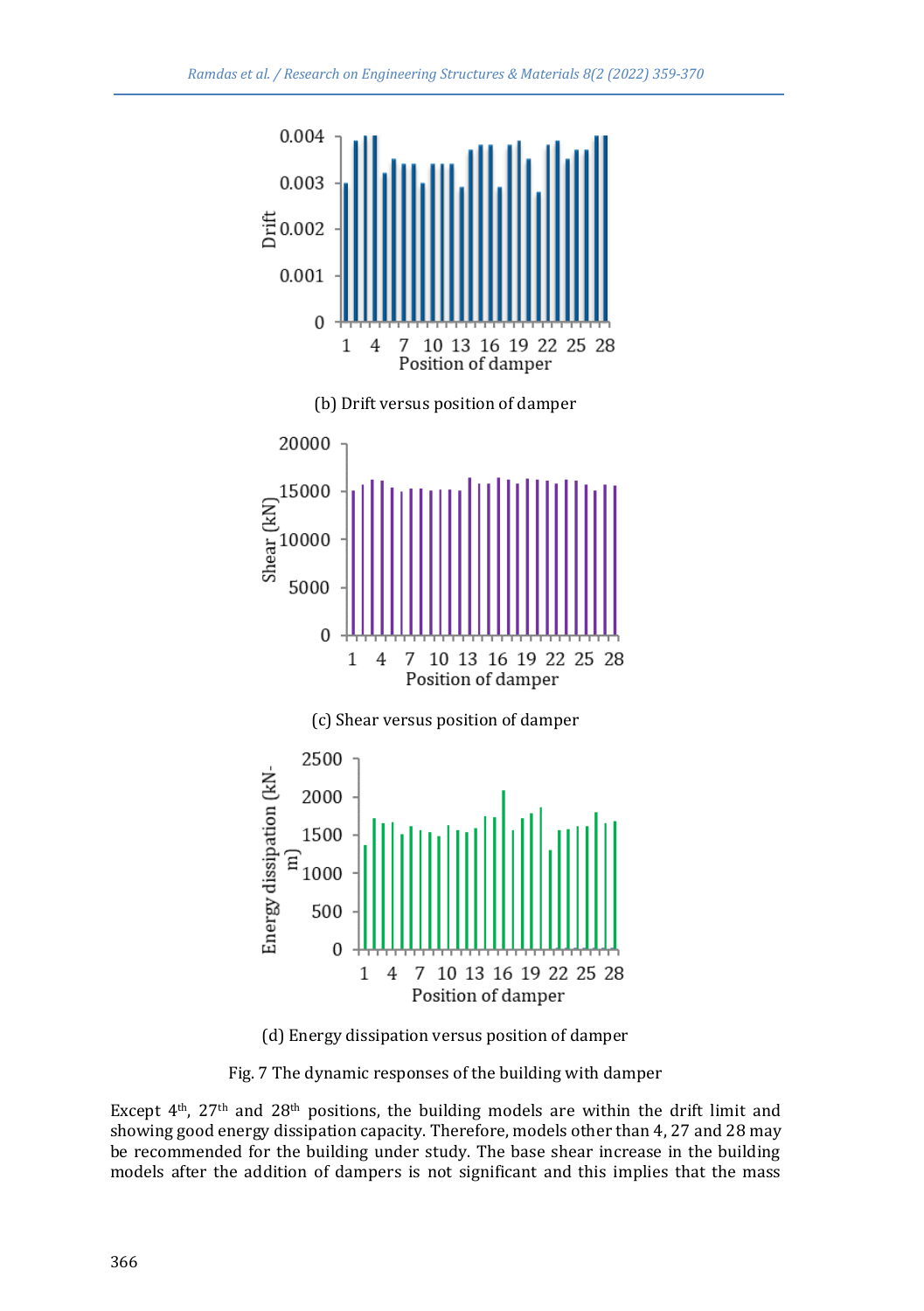increase due to dampers does not have much influence on the building's shear response [23].

## **7.2 Algorithm Developed for Maximum Usage of Dampers Using PYTHON**

Python programming is widely used and accepted in the research thrust areas in all engineering disciplines. Here, this programme aims to minimize the cost of dampers by identifying the most optimal number of dampers and its position to be installed according to the drift and energy dissipated by the building. The dataset described is loaded data(m,n). The attributes are nDamp, Displacement, Shear, Position, EnergyDis and Drift. The data values are initially labelled as either class 0 or Class 1 depending on the Drift value. For the data with Drift >0.004, the class label is assigned as 0, otherwise it is assigned as 1. The attributes are organized in descending order according to the EnergyDis. For each of the rows in the dataset, the values are sorted in ascending order as per the number of dampers required.

## **Algorithm:**

**Step1**: The dataset described is loaded data(m,n) where m specifies the number of rows, n specifies the number of columns. The attributes are nDamp, Displacement, Shear, Position, EnergyDis, Drift

```
Step2: For i=1:m
        {
For j=1:n
       { 
    If Drift>0.004 set 
  'Class' = 1 Otherwise
        } 
        }
Step3: For i=1:m
       { 
         For I=1 to n
        {
Sortvalues('Drift') as Ascending
Sortvalues('EnergyDis') as Descending
Sortvalues('nDamp') as Ascending
       }
       }
```
**Step4:** Outputs the following;

- The optimal number of dampers for a minimum drift (Table 4)
- Cost effective number of damper for a maximum energy
- Predicts the feasible number of required dampers along with position (Table 5)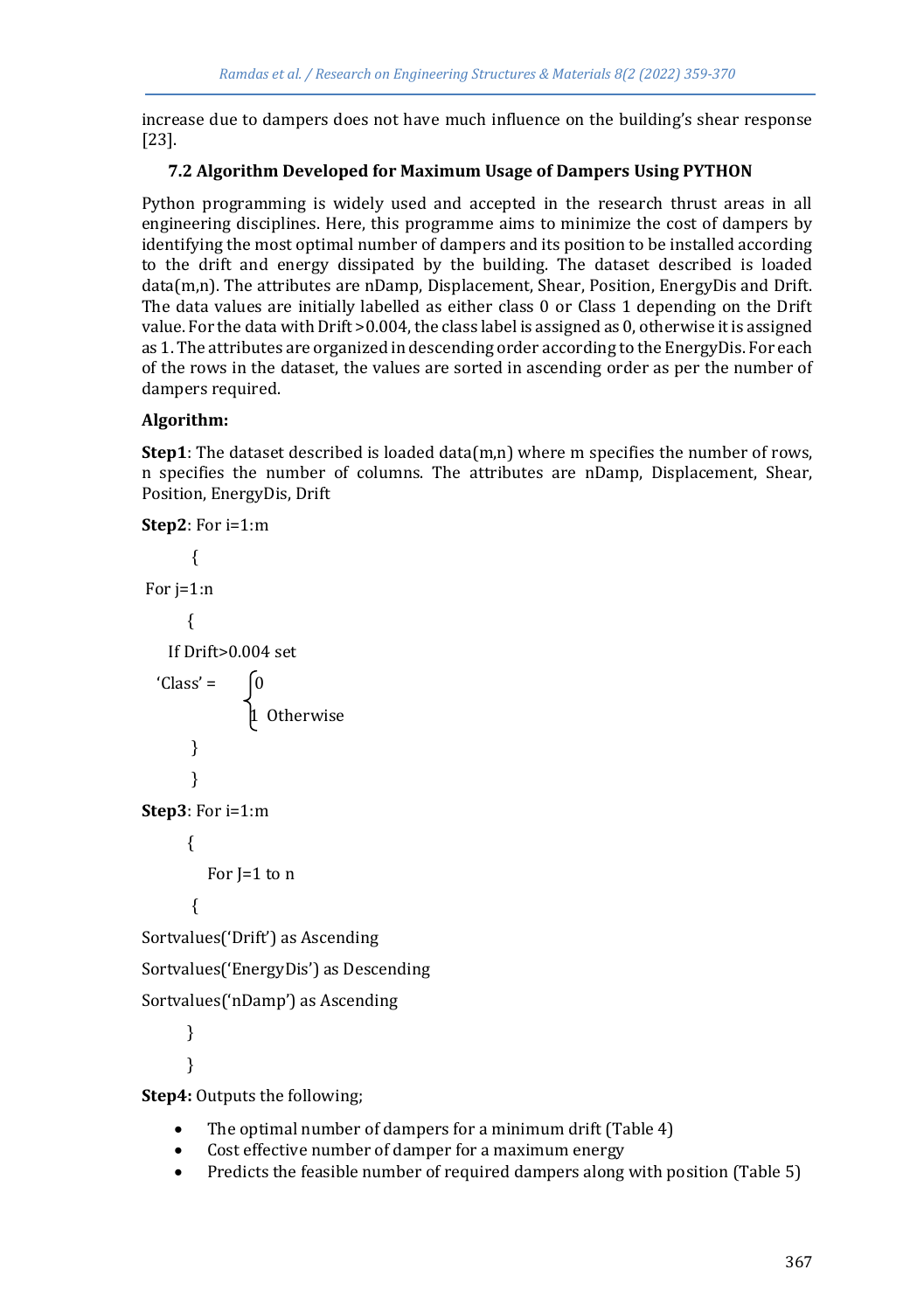| Position       | Displacement<br>(mm) | Drift  | Shear<br>(kN) | Energy<br>Dissipation<br>$(kN-m)$ | No. of<br>Dampers | Class        |
|----------------|----------------------|--------|---------------|-----------------------------------|-------------------|--------------|
| 21             | 131.26               | 0.0028 | 16171.00      | 1306.02                           | 160               | $\mathbf{1}$ |
| 13             | 133.68               | 0.0029 | 16414.00      | 1594.83                           | 200               | $\mathbf{1}$ |
| 17             | 134.95               | 0.0029 | 16289.00      | 1564.42                           | 160               | $\mathbf{1}$ |
| 9              | 161.86               | 0.0030 | 15059.04      | 1488.87                           | 160               | $\mathbf{1}$ |
| $\mathbf{1}$   | 142.35               | 0.0030 | 15089.12      | 1365.27                           | 160               | $\mathbf{1}$ |
| 5              | 156.06               | 0.0032 | 15359.45      | 1511.36                           | 160               | $\mathbf{1}$ |
| 10             | 182.83               | 0.0034 | 15176.97      | 1633.51                           | 80                | $\mathbf{1}$ |
| 11             | 174.23               | 0.0034 | 15198.50      | 1566.10                           | 80                | $\mathbf{1}$ |
| $\overline{7}$ | 173.12               | 0.0034 | 15334.86      | 1565.09                           | 80                | $\mathbf{1}$ |
| 12             | 173.59               | 0.0034 | 15053.96      | 1547.00                           | 96                | $\mathbf{1}$ |
| 8              | 168.60               | 0.0034 | 15329.46      | 1537.56                           | 96                | $\mathbf{1}$ |
| 20             | 161.65               | 0.0035 | 16261.42      | 1863.21                           | 96                | $\mathbf{1}$ |
| 24             | 161.52               | 0.0035 | 16172.97      | 1619.82                           | 96                | $\mathbf{1}$ |
| 6              | 181.36               | 0.0035 | 15009.62      | 1614.78                           | 80                | $\mathbf{1}$ |
| 26             | 197.79               | 0.0037 | 15146.67      | 1795.59                           | 80                | $\mathbf{1}$ |
| 14             | 159.96               | 0.0037 | 15862.52      | 1747.27                           | 100               | $\mathbf{1}$ |
| 25             | 168.68               | 0.0037 | 15680.92      | 1621.99                           | 160               | $\mathbf{1}$ |
| 16             | 165.53               | 0.0038 | 16399.52      | 2091.10                           | 120               | $\mathbf{1}$ |
| 15             | 161.60               | 0.0038 | 15788.30      | 1737.53                           | 104               | $\mathbf{1}$ |
| 18             | 166.97               | 0.0038 | 15866.21      | 1725.89                           | 80                | $\mathbf{1}$ |
| 22             | 167.80               | 0.0038 | 15782.60      | 1565.75                           | 80                | $\mathbf{1}$ |
| 19             | 162.35               | 0.0039 | 16327.73      | 1787.96                           | 80                | $\mathbf{1}$ |
| $\overline{2}$ | 183.21               | 0.0039 | 15747.62      | 1722.29                           | 80                | $\mathbf{1}$ |
| 23             | 161.98               | 0.0039 | 16246.59      | 1581.35                           | 80                | $\mathbf{1}$ |
| 3              | 171.49               | 0.0040 | 16209.72      | 1661.59                           | 80                | $\mathbf{1}$ |

Table 5. Prediction for feasible usage of dampers

|          | No. of Dampers |           |  |
|----------|----------------|-----------|--|
| Position | Actual         | Predicted |  |
| 2        | 80             | 80        |  |
| 22       | 80             | 80        |  |
| 14       | 104            | 80        |  |
| 17       | 80             | 80        |  |
| 5        | 80             | 80        |  |
| 11       | 96             | 80        |  |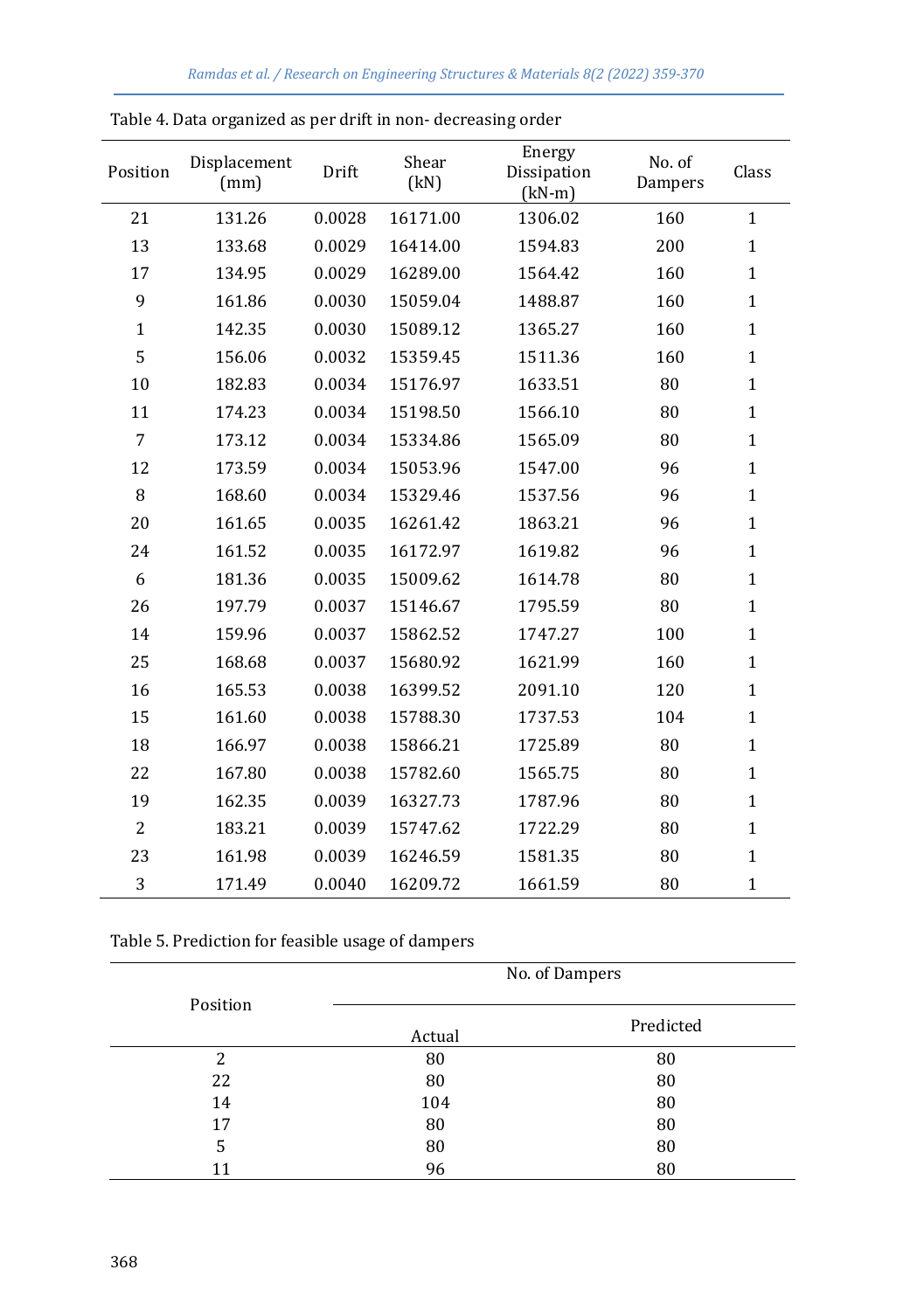## **8. Conclusion**

This paper focuses on the design of nonlinear fluid viscous damper for the RC framed building under study and the optimal damper number and its position in the building. Code based static and dynamic analysis are carried out on the buildings with and without fluid viscous damper. The responses such as top displacement, drift, base shear and energy dissipation capacity are obtained and compared. The results showed that in most of the cases damper placement reduced the dynamic responses of the building.

- The top displacement of the building without damper is around 82 % of the maximum value of 240 mm whereas in the case of buildings with dampers it varies between 55 and 82 % of the maximum value.
- The drift value of the building without damper is more than the maximum allowable value (0.004). The drift reduction in the buildings with dampers is significant in most of the cases and this majorly depends on the number of dampers and their position in the building.
- The variation in base shear of the building with and without dampers is not much significant.
- The energy dissipation capacity of the buildings with dampers is improved and varies between 1306 and 2091 kN-m.
- Optimization work is carried out using algorithm using PYTHON with drift and energy dissipation of the building as the governing factors. The programme suggests the positions 2, 22, 14, 17, 5, 11 with 80 numbers of dampers for the building and recommends the position 2 for the maximum benefit in terms of drift, energy dissipation and cost.
- The analysis results clearly show the influence of dampers, their numbers and position in the building.
- This study bears fruitful results and these details would be beneficial to the engineers and fabricators to utilize the maximum benefit of dampers by knowing the required number of dampers and their optimum placing in the buildings.

The present study can be extended for the seismic evaluation of structures with different types of dampers and hybrid dampers.

## **References**

- [1] Hwang JS, Huang YN, Yi SL, Ho SY. Design formulation for supplimental viscous dampers to building structures, Journal of Structural engineering, 2008; 134: 22-31. [https://doi.org/10.1061/\(ASCE\)0733-9445\(2008\)134:1\(22\)](https://doi.org/10.1061/(ASCE)0733-9445(2008)134:1(22))
- [2] Zhou Y, Lu X, Weng D, Zhang R. A practical design method for reinforced concrete structures with viscous dampers. Journal of Engineering Structures, 2012; 39: 187-198. <https://doi.org/10.1016/j.engstruct.2012.02.014>
- [3] Altieri D, Tubaldi E, Patell E, Asta AD. Assessment of optimal design methods of viscous dampers. Procedia Engineering, 2017; 199: 1152-1157. <https://doi.org/10.1016/j.proeng.2017.09.286>
- [4] Palermo M, Silvestri S, Landi L, Gasparini G, Trombetti T. A direct five-step procedure for the preliminary seismic design of buildings with added viscous dampers. Journal of Engineering structures. 2018;173:933-950. <https://doi.org/10.1016/j.engstruct.2018.06.103>
- [5] Ying Zhou, Peng Chen, Dan Zhang, Shunming Gong and Wensheng Lu. A new analytical model for viscous wall dampers and its experimental validation. Journal of Engineering Structures, 2018; 163: 224-240.<https://doi.org/10.1016/j.engstruct.2018.02.049>
- [6] Parcianello E, Chisari C, Amadioa C. Optimal design of nonlinear viscous dampers for frame structures. Soil Dynamics and Earthquake Engineering, 2017; 100: 257-260. <https://doi.org/10.1016/j.soildyn.2017.06.006>